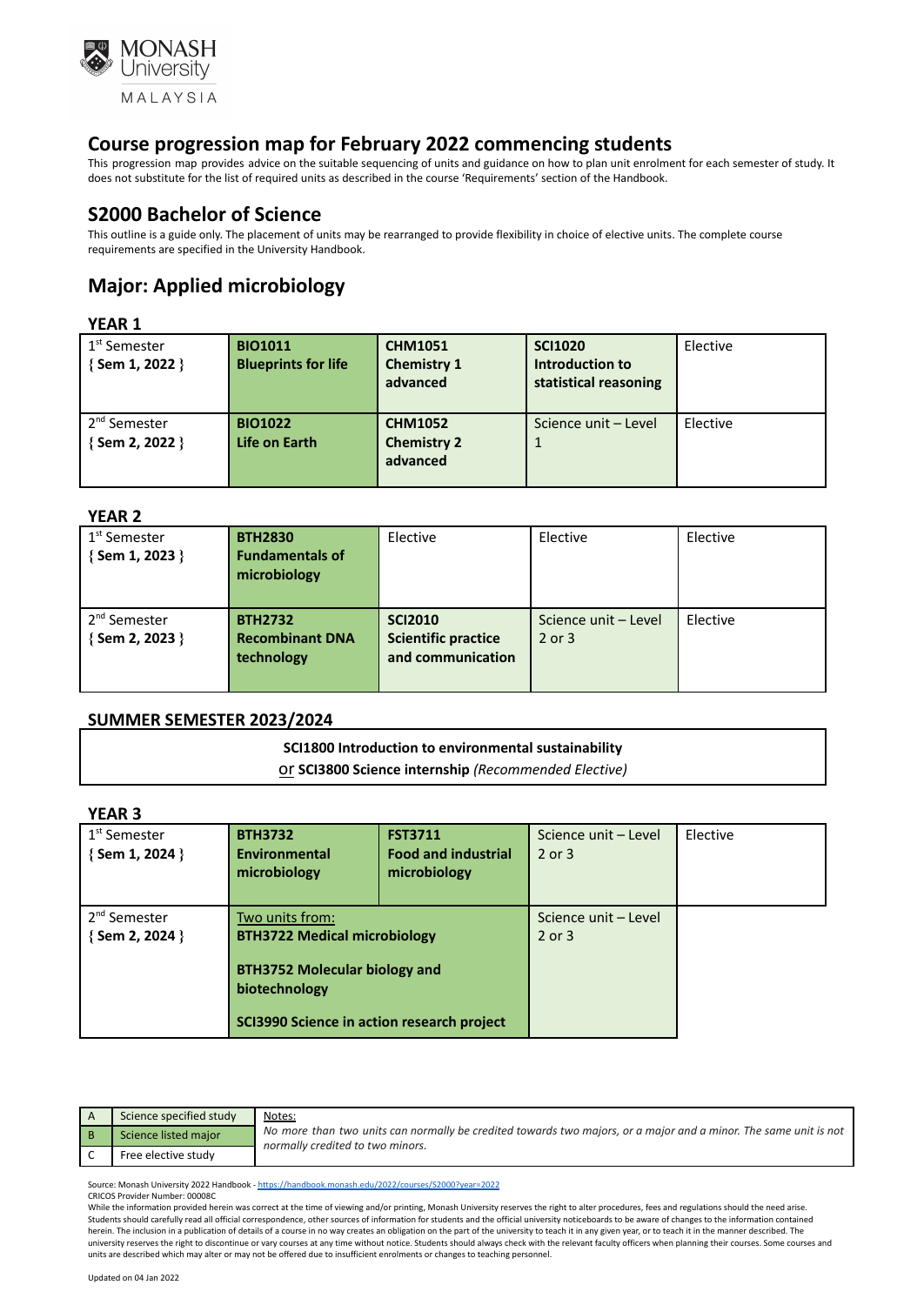

This progression map provides advice on the suitable sequencing of units and guidance on how to plan unit enrolment for each semester of study. It does not substitute for the list of required units as described in the course 'Requirements' section of the Handbook.

## **S2000 Bachelor of Science**

This outline is a guide only. The placement of units may be rearranged to provide flexibility in choice of elective units. The complete course requirements are specified in the University Handbook.

# **Major: Biotechnology**

#### **YEAR 1**

| 1 <sup>st</sup> Semester<br>$\{$ Sem 1, 2022 $\}$ | <b>BIO1011</b><br><b>Blueprints for life</b> | <b>CHM1051</b><br><b>Chemistry 1</b><br>advanced | <b>SCI1020</b><br>Introduction to<br>statistical reasoning | Elective |
|---------------------------------------------------|----------------------------------------------|--------------------------------------------------|------------------------------------------------------------|----------|
| 2 <sup>nd</sup> Semester<br>{Sem 2, 2022 }        | <b>BIO1022</b><br>Life on Earth              | <b>CHM1052</b><br><b>Chemistry 2</b><br>advanced | Science unit - Level                                       | Elective |

#### **YEAR 2**

| 1 <sup>st</sup> Semester<br>{Sem 1, 2023 }   | <b>GEN2041</b><br><b>Foundations of</b><br>genetics    | Elective                                                          | Elective                           | Elective |
|----------------------------------------------|--------------------------------------------------------|-------------------------------------------------------------------|------------------------------------|----------|
| . 2 <sup>nd</sup> Semester<br>{Sem 2, 2023 } | <b>BTH2732</b><br><b>Recombinant DNA</b><br>technology | <b>SCI2010</b><br><b>Scientific practice</b><br>and communication | Science unit - Level<br>$2$ or $3$ | Elective |

#### **SUMMER SEMESTER 2023/2024**

# **SCI1800 Introduction to environmental sustainability**

#### or **SCI3800 Science internship** *(Recommended Elective)*

#### **YEAR 3**

| 1 <sup>st</sup> Semester<br>$\{$ Sem 1, 2024 $\}$ | <b>SCI3716</b><br>Laboratory and<br>workplace<br>management | One unit from:<br><b>BTH3820 Plant</b><br>biotechnology<br><b>GEN3040 Genomics</b><br>and its applications<br>SCI3990 Science in<br>action research<br>project | Science unit - Level 2<br>or $3$ | Elective |
|---------------------------------------------------|-------------------------------------------------------------|----------------------------------------------------------------------------------------------------------------------------------------------------------------|----------------------------------|----------|
| 2 <sup>nd</sup> Semester<br>$\{$ Sem 2, 2024 $\}$ | <b>GEN3051</b><br><b>Medical and</b><br>forensic genetics   | One unit from:<br><b>BTH3752 Molecular</b><br>biology and<br>biotechnology<br>SCI3990 Science in<br>action research<br>project                                 | Science unit - Level 2<br>or $3$ |          |

| Science specified study | Notes:                                                                                                                                               |
|-------------------------|------------------------------------------------------------------------------------------------------------------------------------------------------|
| Science listed major    | No more than two units can normally be credited towards two majors, or a major and a minor. The same unit is not<br>normally credited to two minors. |
| Free elective study     |                                                                                                                                                      |

Source: Monash University 2022 Handbook - <https://handbook.monash.edu/2022/courses/S2000?year=2022> CRICOS Provider Number: 00008C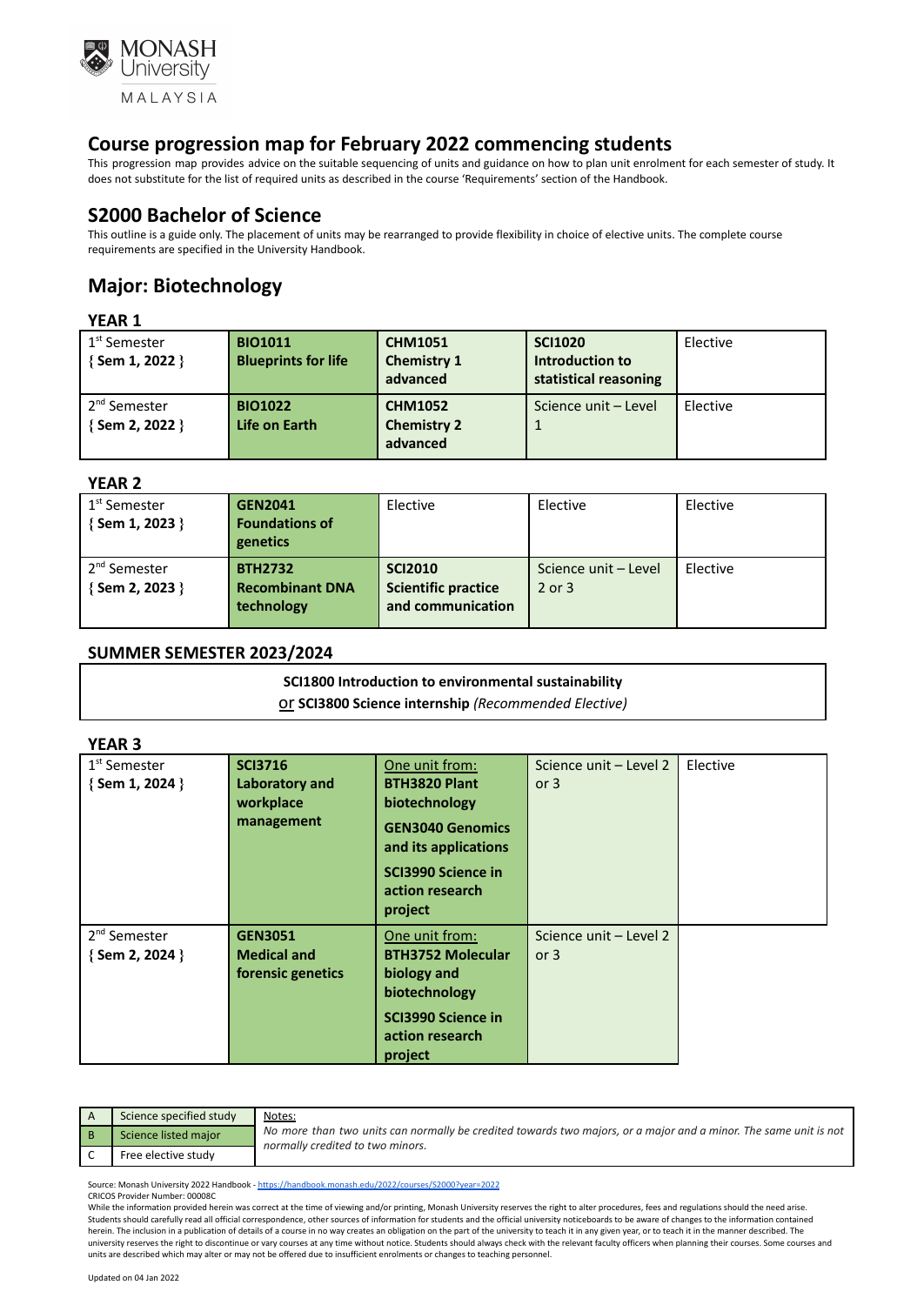

This progression map provides advice on the suitable sequencing of units and guidance on how to plan unit enrolment for each semester of study. It does not substitute for the list of required units as described in the course 'Requirements' section of the Handbook.

### **S2000 Bachelor of Science**

This outline is a guide only. The placement of units may be rearranged to provide flexibility in choice of elective units. The complete course requirements are specified in the University Handbook.

# **Extended Major: Biotechnology**

#### **YEAR 1**

| 1 <sup>st</sup> Semester<br>$\{$ Sem 1, 2022 $\}$ | <b>BIO1011</b><br><b>Blueprints for life</b> | <b>CHM1051</b><br><b>Chemistry 1</b><br>advanced | <b>SCI1020 Introduction</b><br>to statistical<br>reasoning | Elective |
|---------------------------------------------------|----------------------------------------------|--------------------------------------------------|------------------------------------------------------------|----------|
| 2 <sup>nd</sup> Semester<br>{Sem 2, 2022 }        | <b>BIO1022</b><br>Life on Earth              | <b>CHM1052</b><br><b>Chemistry 2</b><br>advanced | Science unit - Level 1                                     | Elective |

#### **YEAR 2**

| .                                                 |                                                            |                                          |                                         |          |
|---------------------------------------------------|------------------------------------------------------------|------------------------------------------|-----------------------------------------|----------|
| 1 <sup>st</sup> Semester<br>$\{$ Sem 1, 2023 $\}$ | <b>BTH2741</b><br><b>Biochemistry and</b><br>metabolism of | <b>BTH2830</b><br><b>Fundamentals of</b> | <b>GEN2041</b><br><b>Foundations of</b> | Elective |
|                                                   |                                                            | microbiology                             | genetics                                |          |
|                                                   | biomolecules                                               |                                          |                                         |          |
| 2 <sup>nd</sup> Semester                          | <b>BTH2732</b>                                             | <b>SCI2010</b>                           | Elective                                | Elective |
| {Sem 2, 2023 }                                    | <b>Recombinant DNA</b>                                     | <b>Scientific practice</b>               |                                         |          |
|                                                   | technology                                                 | and communication                        |                                         |          |
|                                                   |                                                            |                                          |                                         |          |
|                                                   |                                                            |                                          |                                         |          |

#### **SUMMER SEMESTER 2023/2024**

|                          | SCI1800 Introduction to environmental sustainability |
|--------------------------|------------------------------------------------------|
|                          | Or SCI3800 Science internship (Recommended Elective) |
| <b>VEAD</b> <sub>2</sub> |                                                      |

| I EAN J                  |                             |                                              |          |
|--------------------------|-----------------------------|----------------------------------------------|----------|
| 1 <sup>st</sup> Semester | <b>SCI3716</b>              | Two units from:                              | Elective |
| $\{$ Sem 1, 2024 $\}$    | Laboratory and              | <b>BTH3820 Plant biotechnology</b>           |          |
|                          | workplace<br>management     | <b>GEN3040 Genomics and its applications</b> |          |
|                          |                             | SCI3990 Science in action research project   |          |
| 2 <sup>nd</sup> Semester | <b>GEN3051</b>              | Two units from:                              |          |
| { Sem 2, 2024 }          | <b>Medical and forensic</b> | <b>BTH3722 Medical microbiology</b>          |          |
|                          | genetics                    |                                              |          |
|                          |                             | <b>BTH3752 Molecular biology and</b>         |          |
|                          |                             | biotechnology                                |          |
|                          |                             | SCI3990 Science in action research project   |          |
|                          |                             |                                              |          |

| Science specified study | Notes:                                                                                                                                               |
|-------------------------|------------------------------------------------------------------------------------------------------------------------------------------------------|
| Science listed major    | No more than two units can normally be credited towards two majors, or a major and a minor. The same unit is not<br>normally credited to two minors. |
| Free elective study     |                                                                                                                                                      |

Source: Monash University 2022 Handbook - <https://handbook.monash.edu/2022/courses/S2000?year=2022> CRICOS Provider Number: 00008C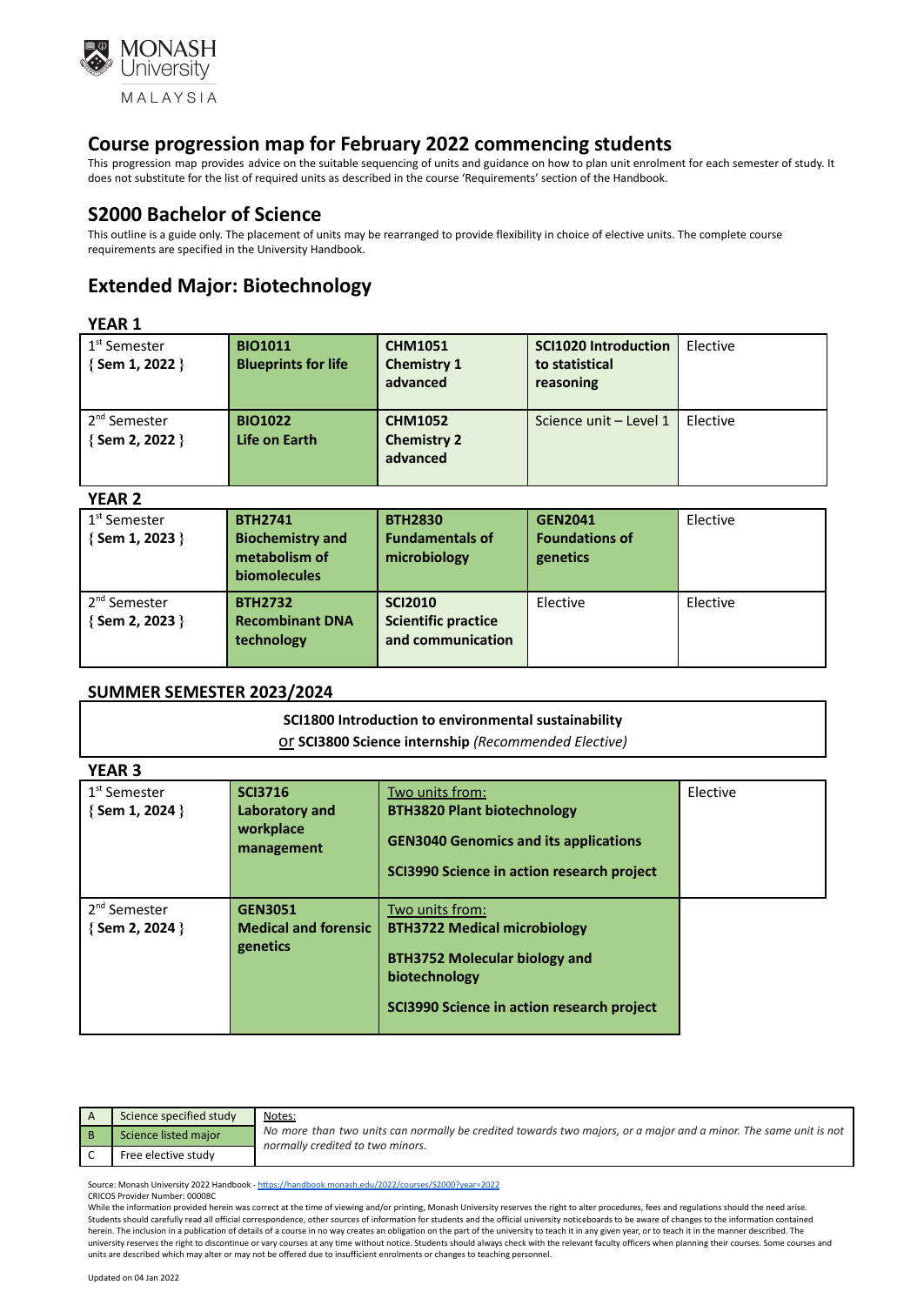

This progression map provides advice on the suitable sequencing of units and guidance on how to plan unit enrolment for each semester of study. It does not substitute for the list of required units as described in the course 'Requirements' section of the Handbook.

### **S2000 Bachelor of Science**

This outline is a guide only. The placement of units may be rearranged to provide flexibility in choice of elective units. The complete course requirements are specified in the University Handbook.

# **Major: Genomics and bioinformatics**

#### **YEAR 1**

| 1 <sup>st</sup> Semester<br>{Sem 1, 2022 }  | <b>BIO1011</b><br><b>Blueprints for life</b> | <b>CHM1051</b><br><b>Chemistry 1</b><br>advanced | <b>SCI1020 Introduction</b><br>to statistical<br>reasoning | Elective |
|---------------------------------------------|----------------------------------------------|--------------------------------------------------|------------------------------------------------------------|----------|
| 2 <sup>nd</sup> Semester<br>{ Sem 2, 2022 } | <b>BIO1022</b><br>Life on Earth              | <b>CHM1052</b><br><b>Chemistry 2</b><br>advanced | Science unit - Level 1                                     | Elective |

#### **YEAR 2**

| .                                                 |                                                              |                                                                   |                                    |                                    |
|---------------------------------------------------|--------------------------------------------------------------|-------------------------------------------------------------------|------------------------------------|------------------------------------|
| 1 <sup>st</sup> Semester<br>$\{$ Sem 1, 2023 $\}$ | <b>GEN2041</b><br><b>Foundations of</b><br>genetics          | Elective                                                          | Elective                           | Elective                           |
| . 2 <sup>nd</sup> Semester<br>{Sem 2, 2023 }      | <b>GEN2052</b><br><b>Genomics and</b><br>population genetics | <b>SCI2010</b><br><b>Scientific practice</b><br>and communication | Science unit - Level<br>$2$ or $3$ | Science unit - Level<br>$2$ or $3$ |

#### **SUMMER SEMESTER 2023/2024**

# **SCI1800 Introduction to environmental sustainability** or **SCI3800 Science internship** *(Recommended Elective)*

| <b>YEAR 3</b>            |                            |                             |                        |          |
|--------------------------|----------------------------|-----------------------------|------------------------|----------|
| 1 <sup>st</sup> Semester | <b>BIN3800</b>             | <b>GEN3040</b>              | Science unit - Level 2 | Elective |
| {Sem 1, 2024 }           | <b>Bioinformatics</b>      | <b>Genomics and its</b>     | or $3$                 |          |
|                          |                            | applications                |                        |          |
|                          |                            |                             |                        |          |
| 2 <sup>nd</sup> Semester | <b>BIN3890</b>             | <b>GEN3051</b>              | SCI3990 Science in     |          |
| { Sem 2, 2024 }          | <b>Research methods in</b> | <b>Medical and forensic</b> | action research        |          |
|                          | bioinformatics and         | genetics                    | project                |          |
|                          | big data analysis          |                             | (Recommended           |          |
|                          |                            |                             | Elective)              |          |

| Science specified study | Notes:                                                                                                                                               |
|-------------------------|------------------------------------------------------------------------------------------------------------------------------------------------------|
| Science listed major    | No more than two units can normally be credited towards two majors, or a major and a minor. The same unit is not<br>normally credited to two minors. |
| Free elective study     |                                                                                                                                                      |

Source: Monash University 2022 Handbook - <https://handbook.monash.edu/2022/courses/S2000?year=2022> CRICOS Provider Number: 00008C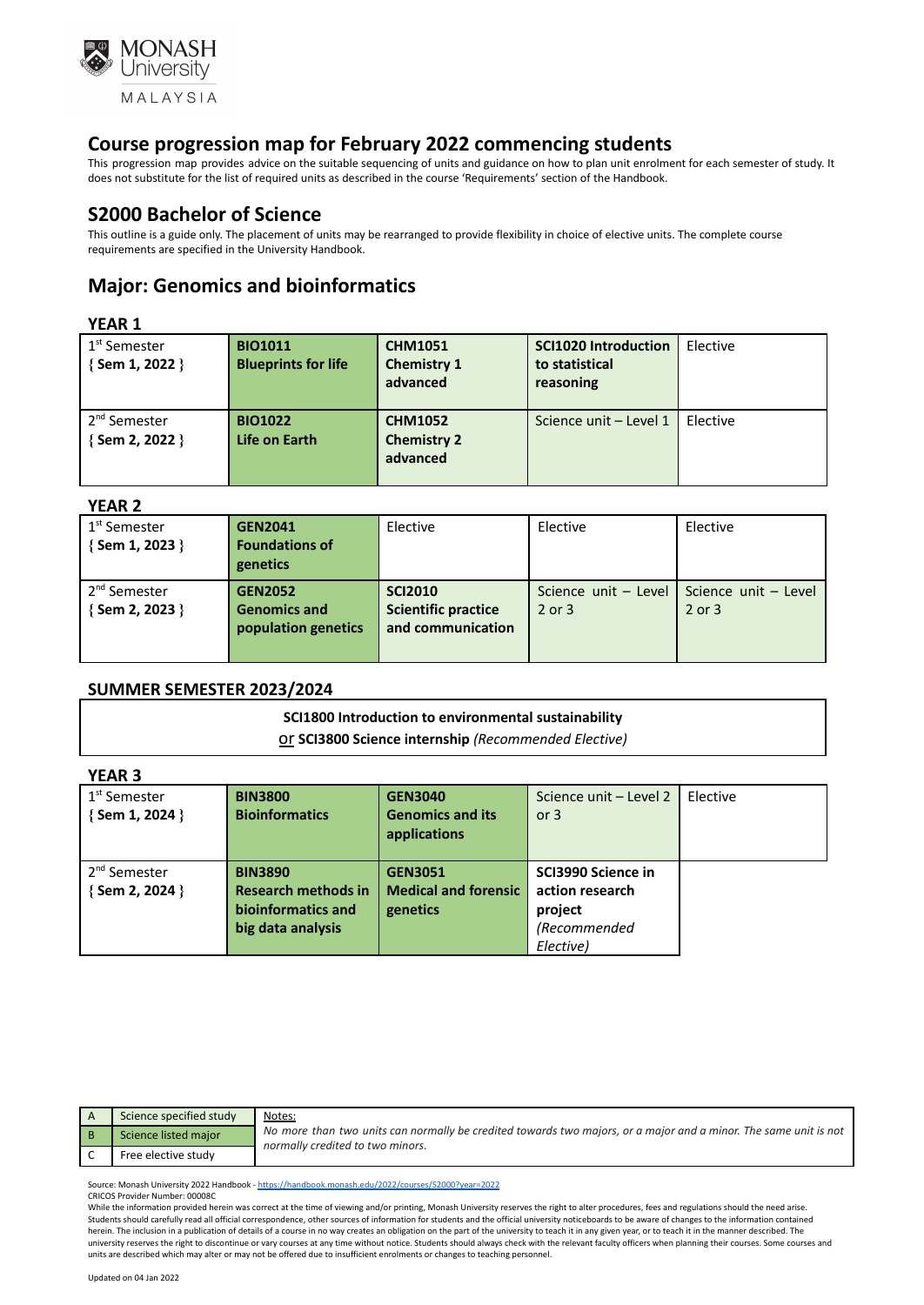

This progression map provides advice on the suitable sequencing of units and guidance on how to plan unit enrolment for each semester of study. It does not substitute for the list of required units as described in the course 'Requirements' section of the Handbook.

### **S2000 Bachelor of Science**

This outline is a guide only. The placement of units may be rearranged to provide flexibility in choice of elective units. The complete course requirements are specified in the University Handbook.

# **Major: Medicinal chemistry**

#### **YEAR 1**

| 1 <sup>st</sup> Semester<br>$\{$ Sem 1, 2022 $\}$ | <b>BIO1011</b><br><b>Blueprints for life</b> | <b>CHM1051</b><br><b>Chemistry 1</b><br>advanced | <b>SCI1020</b><br>Introduction to<br>statistical reasoning | Elective |
|---------------------------------------------------|----------------------------------------------|--------------------------------------------------|------------------------------------------------------------|----------|
| 2 <sup>nd</sup> Semester<br>{Sem 2, 2022 }        | <b>BIO1022</b><br>Life on Earth              | <b>CHM1052</b><br><b>Chemistry 2</b><br>advanced | Science unit - Level                                       | Elective |

#### **YEAR 2**

| .                        |                      |                        |                            |          |
|--------------------------|----------------------|------------------------|----------------------------|----------|
| 1 <sup>st</sup> Semester | <b>CHM2911</b>       | *PHY2810               | <b>BTH2741</b>             | Elective |
| {Sem 1, 2023 }           | <b>Inorganic and</b> | <b>Physiology of</b>   | <b>Biochemistry</b>        |          |
|                          | organic chemistry    | human body             | (Recommended               |          |
|                          |                      | systems                | Elective)                  |          |
|                          |                      | or Science unit -      |                            |          |
|                          |                      | Level 2 or 3           |                            |          |
|                          |                      | (*must complete either |                            |          |
|                          |                      | PHY2810 or PHY2820)    |                            |          |
| 2 <sup>nd</sup> Semester | <b>CHM2922</b>       | *PHY2820               | <b>SCI2010</b>             | Elective |
| {Sem 2, 2023 }           | Spectroscopy and     | <b>Physiology of</b>   | <b>Scientific practice</b> |          |
|                          | analytical chemistry | human health           | and communication          |          |
|                          |                      | or Science unit -      |                            |          |
|                          |                      | Level 2 or 3           |                            |          |
|                          |                      | (*must complete either |                            |          |
|                          |                      | PHY2810 or PHY2820)    |                            |          |

### **SUMMER SEMESTER 2023/2024**

#### **SCI1800 Introduction to environmental sustainability**

or **SCI3800 Science internship** *(Recommended Elective)*

#### **YEAR 3**

| 1 <sup>st</sup> Semester | <b>CHM3930</b>             | <b>PHA3801</b>                              | Science unit - Level 2 | Elective |
|--------------------------|----------------------------|---------------------------------------------|------------------------|----------|
| $\{$ Sem 1, 2024 $\}$    | <b>Medicinal chemistry</b> | <b>Principles of</b>                        | or $3$                 |          |
|                          |                            | pharmacology                                |                        |          |
| 2 <sup>nd</sup> Semester | <b>CHM3922</b>             | Science unit - Level 3   SCI3990 Science in |                        |          |
| {Sem 2, 2024 }           | <b>Advanced organic</b>    |                                             | action research        |          |
|                          | chemistry                  |                                             | project                |          |
|                          |                            |                                             | (Recommended           |          |
|                          |                            |                                             | Elective)              |          |
|                          |                            |                                             |                        |          |

| Science specified study | Notes:                                                                                                                                               |
|-------------------------|------------------------------------------------------------------------------------------------------------------------------------------------------|
| Science listed major    | No more than two units can normally be credited towards two majors, or a major and a minor. The same unit is not<br>normally credited to two minors. |
| Free elective study     |                                                                                                                                                      |

Source: Monash University 2022 Handbook - <https://handbook.monash.edu/2022/courses/S2000?year=2022> CRICOS Provider Number: 00008C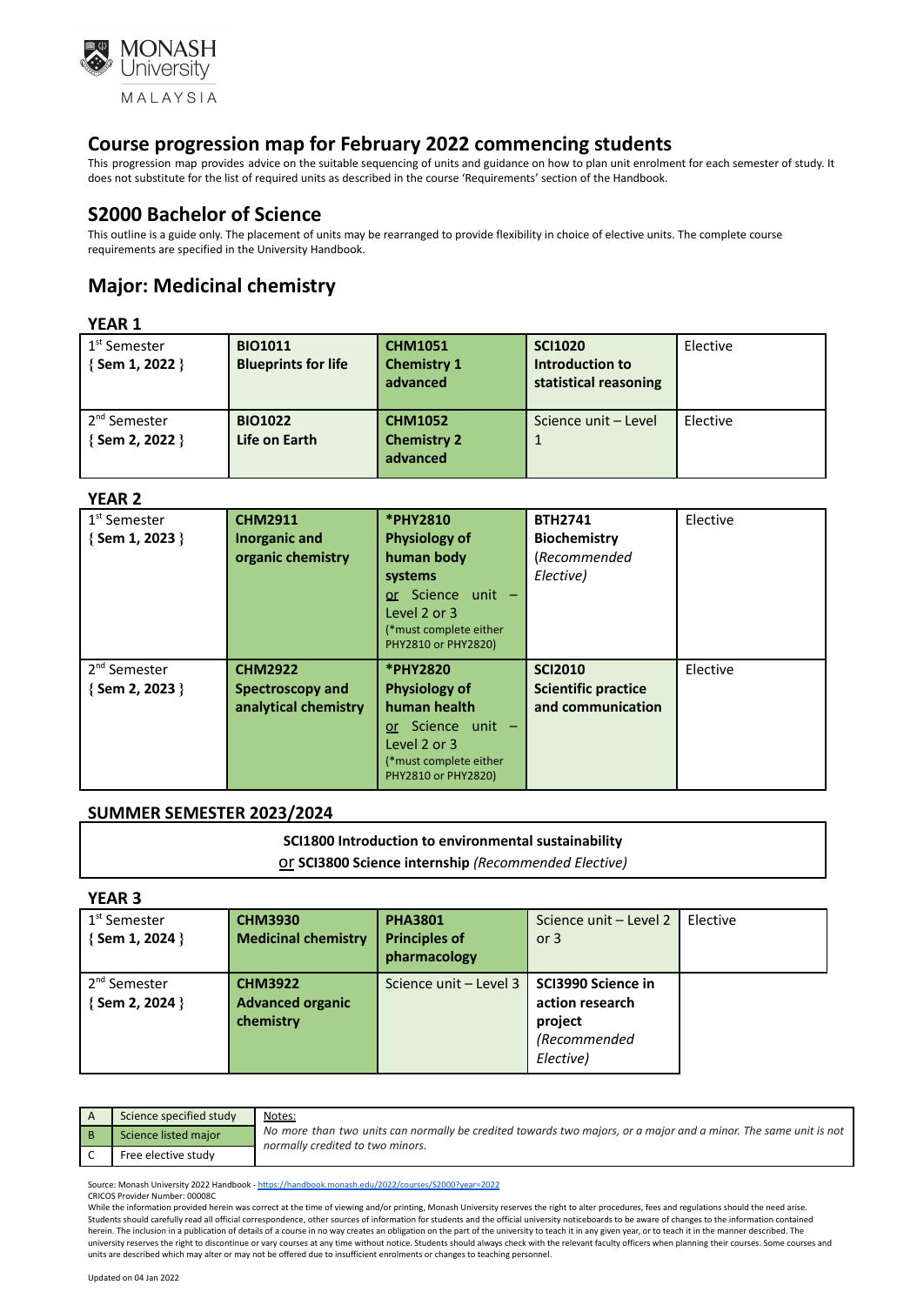

This progression map provides advice on the suitable sequencing of units and guidance on how to plan unit enrolment for each semester of study. It does not substitute for the list of required units as described in the course 'Requirements' section of the Handbook.

## **S2000 Bachelor of Science**

This outline is a guide only. The placement of units may be rearranged to provide flexibility in choice of elective units. The complete course requirements are specified in the University Handbook.

# **Major: Psychology**

#### **YEAR 1**

| 1 <sup>st</sup> Semester<br>{Sem 1, 2022 } | <b>BIO1011</b><br><b>Blueprints for life</b> | <b>PSY1011</b><br><b>Psychology 1A</b> | <b>SCI1020</b><br>Introduction to<br>statistical reasoning | Elective |
|--------------------------------------------|----------------------------------------------|----------------------------------------|------------------------------------------------------------|----------|
| 2 <sup>nd</sup> Semester<br>{Sem 2, 2022 } | <b>BIO1022</b><br>Life on Earth              | <b>PSY1022</b><br><b>Psychology 1B</b> | Science unit - Level                                       | Elective |

#### **YEAR 2**

| 1 <sup>st</sup> Semester<br>{Sem 1, 2023 }  | <b>PSY2061</b><br><b>Biological</b><br>psychology             | <b>PSY2071</b><br><b>Developmental</b><br>psychology              | Elective | Elective |
|---------------------------------------------|---------------------------------------------------------------|-------------------------------------------------------------------|----------|----------|
| 2 <sup>nd</sup> Semester<br>{ Sem 2, 2023 } | <b>PSY2042</b><br><b>Personality and</b><br>social psychology | <b>SCI2010</b><br><b>Scientific practice</b><br>and communication | Elective | Elective |

#### **SUMMER SEMESTER 2023/2024**

#### **SCI1800 Introduction to environmental sustainability** or **SCI3800 Science internship** *(Recommended Elective)*

#### **YEAR 3**

| 1 <sup>st</sup> Semester<br>{Sem 1, 2024 }  | <b>PSY3041</b><br><b>Psychological testing</b><br>theories of ability<br>and ethics | <b>PSY3051</b><br><b>Perception and</b><br>cognitive psychology | Science unit - Level<br>2 or 3 | Elective |
|---------------------------------------------|-------------------------------------------------------------------------------------|-----------------------------------------------------------------|--------------------------------|----------|
| 2 <sup>nd</sup> Semester<br>{ Sem 2, 2024 } | <b>PSY3032</b><br><b>Abnormal</b><br>psychology                                     | Science unit - Level<br>3                                       | Science unit - Level<br>2 or 3 |          |

| Science specified study | Notes:                                                                                                                                               |
|-------------------------|------------------------------------------------------------------------------------------------------------------------------------------------------|
| Science listed major    | No more than two units can normally be credited towards two majors, or a major and a minor. The same unit is not<br>normally credited to two minors. |
| Free elective study     |                                                                                                                                                      |

Source: Monash University 2022 Handbook - <https://handbook.monash.edu/2022/courses/S2000?year=2022> CRICOS Provider Number: 00008C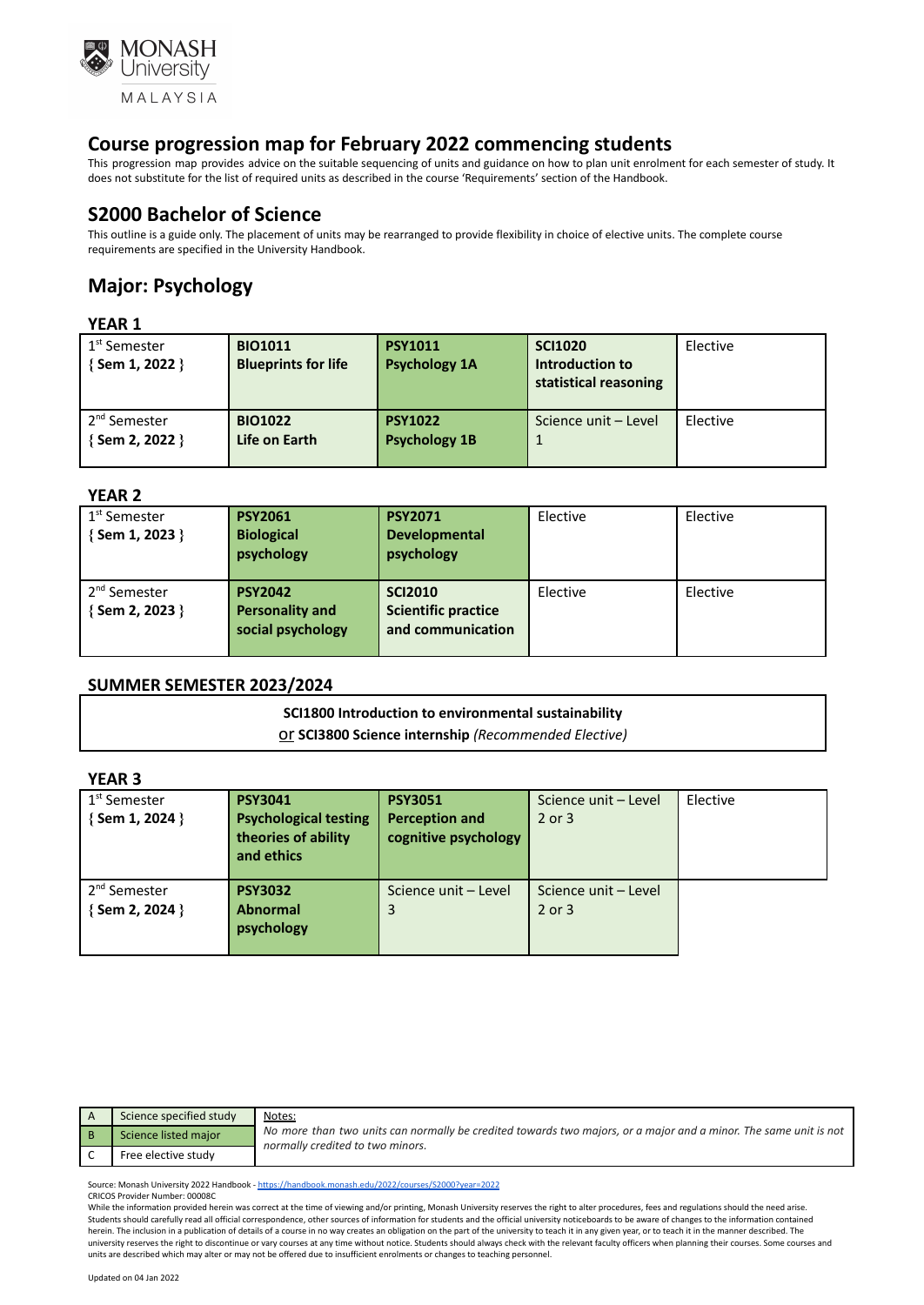

This progression map provides advice on the suitable sequencing of units and guidance on how to plan unit enrolment for each semester of study. It does not substitute for the list of required units as described in the course 'Requirements' section of the Handbook.

## **S2000 Bachelor of Science**

This outline is a guide only. The placement of units may be rearranged to provide flexibility in choice of elective units. The complete course requirements are specified in the University Handbook.

# **Extended Major: Psychology**

#### **YEAR 1**

| 1 <sup>st</sup> Semester<br>{Sem 1, 2022 } | <b>BIO1011</b><br><b>Blueprints for life</b> | <b>PSY1011</b><br><b>Psychology 1A</b> | <b>SCI1020</b><br>Introduction to<br>statistical reasoning | Elective |
|--------------------------------------------|----------------------------------------------|----------------------------------------|------------------------------------------------------------|----------|
| 2 <sup>nd</sup> Semester<br>{Sem 2, 2022 } | <b>BIO1022</b><br>Life on Earth              | <b>PSY1022</b><br><b>Psychology 1B</b> | Science unit - Level                                       | Elective |

#### **YEAR 2**

| 1 <sup>st</sup> Semester<br>{ Sem 1, 2023 } | <b>PSY2061</b><br><b>Biological</b><br>psychology             | <b>PSY2071</b><br><b>Developmental</b><br>psychology | Elective                                                          | Elective |
|---------------------------------------------|---------------------------------------------------------------|------------------------------------------------------|-------------------------------------------------------------------|----------|
| 2 <sup>nd</sup> Semester<br>{ Sem 2, 2023 } | <b>PSY2042</b><br><b>Personality and</b><br>social psychology | <b>PSY2112</b><br>Organisational<br>psychology       | <b>SCI2010</b><br><b>Scientific practice</b><br>and communication | Elective |

#### **SUMMER SEMESTER 2023/2024**

# **SCI1800 Introduction to environmental sustainability** or **SCI3800 Science internship** *(Recommended Elective)*

#### **YEAR 3**

| 1 <sup>st</sup> Semester<br>{Sem 1, 2024 }  | <b>PSY3041</b><br><b>Psychological testing</b><br>theories of ability<br>and ethics | <b>PSY3051</b><br><b>Perception and</b><br>cognitive psychology | Science unit - Level<br>$2$ or $3$ | Elective |
|---------------------------------------------|-------------------------------------------------------------------------------------|-----------------------------------------------------------------|------------------------------------|----------|
| 2 <sup>nd</sup> Semester<br>{ Sem 2, 2024 } | <b>PSY3032</b><br><b>Abnormal</b><br>psychology                                     | <b>PSY3062 Research</b><br>methods and theory                   | Elective                           |          |

| Science specified study | Notes:                                                                                                                                               |
|-------------------------|------------------------------------------------------------------------------------------------------------------------------------------------------|
| Science listed major    | No more than two units can normally be credited towards two majors, or a major and a minor. The same unit is not<br>normally credited to two minors. |
| Free elective study     |                                                                                                                                                      |

Source: Monash University 2022 Handbook - <https://handbook.monash.edu/2022/courses/S2000?year=2022> CRICOS Provider Number: 00008C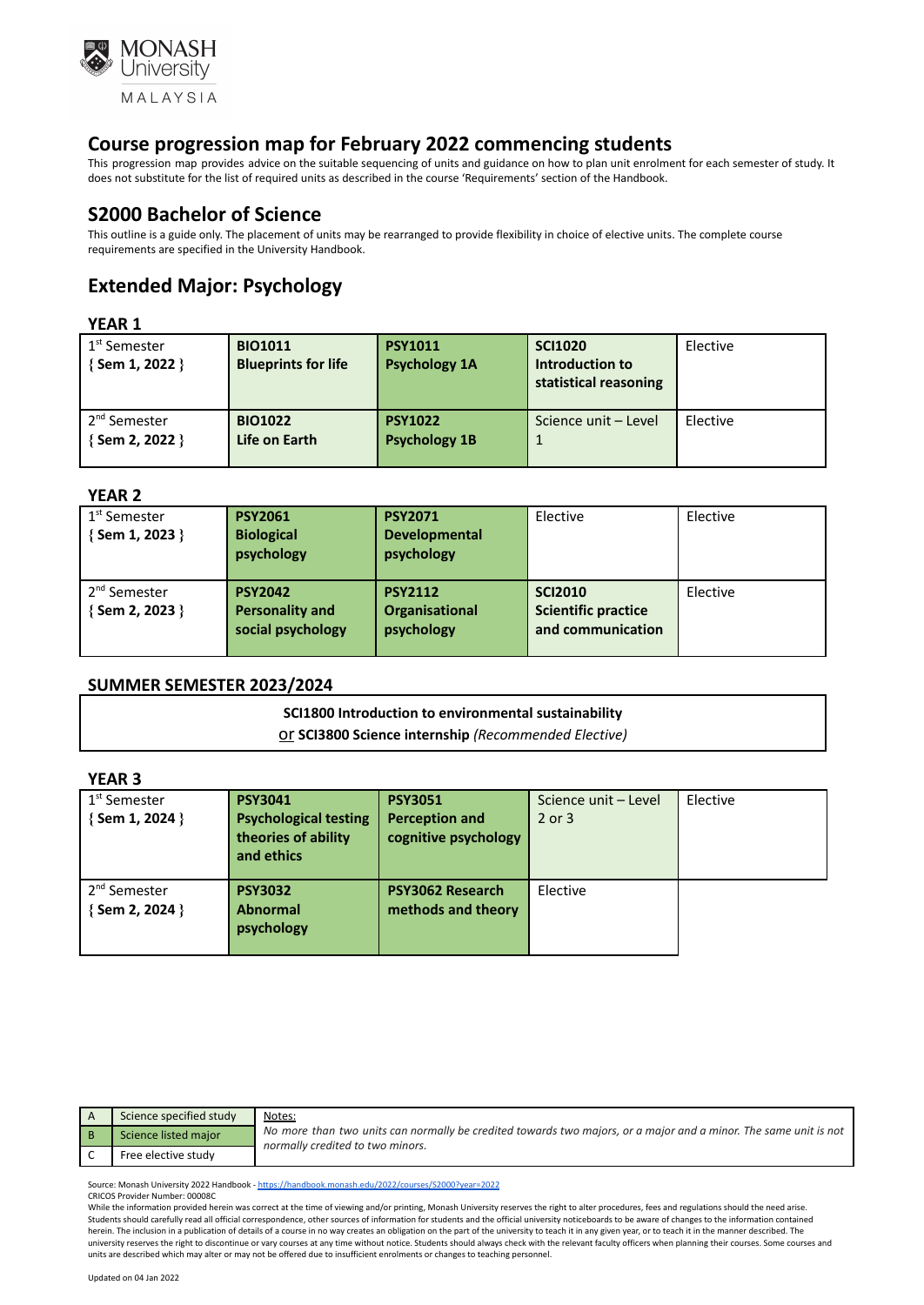

This progression map provides advice on the suitable sequencing of units and guidance on how to plan unit enrolment for each semester of study. It does not substitute for the list of required units as described in the course 'Requirements' section of the Handbook.

## **S2000 Bachelor of Science**

This outline is a guide only. The placement of units may be rearranged to provide flexibility in choice of elective units. The complete course requirements are specified in the University Handbook.

# **Major: Tropical environmental biology**

This outline is a guide only. The complete course requirements are specified in the University Handbook.

#### **YEAR 1**

| .                                           |                                                                                     |                                                  |                                                            |          |
|---------------------------------------------|-------------------------------------------------------------------------------------|--------------------------------------------------|------------------------------------------------------------|----------|
| 1 <sup>st</sup> Semester<br>{Sem 1, 2022 }  | <b>BIO1011</b><br><b>Blueprints for life</b>                                        | <b>CHM1051</b><br><b>Chemistry 1</b><br>advanced | <b>SCI1020</b><br>Introduction to<br>statistical reasoning | Elective |
| 2 <sup>nd</sup> Semester<br>{ Sem 2, 2022 } | <b>ENV1800</b><br><b>Environmental</b><br>science: A Southeast<br>Asian perspective | <b>CHM1052</b><br><b>Chemistry 2</b><br>advanced | Science unit - Level                                       | Elective |

#### **YEAR 2**

| 1 <sup>st</sup> Semester<br>$\{$ Sem 1, 2023 $\}$ | <b>BIO2810</b><br>Introduction to<br>ecological<br>applications | Elective                                       | Elective                                                          | Elective                           |
|---------------------------------------------------|-----------------------------------------------------------------|------------------------------------------------|-------------------------------------------------------------------|------------------------------------|
| 2 <sup>nd</sup> Semester<br>{Sem 2, 2023 }        | <b>ENV2726</b><br><b>Ecosystems and</b><br>bioresources         | <b>STA2216</b><br>Data analysis for<br>science | <b>SCI2010</b><br><b>Scientific practice</b><br>and communication | Science unit - Level<br>$2$ or $3$ |

#### **SUMMER SEMESTER 2023/2024**

**SCI1800 Introduction to environmental sustainability** or **SCI3800 Science internship** *(Recommended Elective)*

#### **YEAR 3**

| .                        |                             |                         |                        |          |
|--------------------------|-----------------------------|-------------------------|------------------------|----------|
| 1 <sup>st</sup> Semester | <b>BIO3800</b>              | <b>BIO3810</b>          | Science unit - Level 2 | Elective |
| {Sem 1, 2024 }           | <b>Tropical</b>             | <b>Tropical aquatic</b> | or $3$                 |          |
|                          | environmental               | biology                 |                        |          |
|                          | management                  |                         |                        |          |
|                          |                             |                         |                        |          |
| 2 <sup>nd</sup> Semester | <b>BIO3820</b>              | Science unit - Level    | SCI3990 Science in     |          |
| { Sem 2, 2024 }          | <b>Tropical terrestrial</b> | 3                       | action research        |          |
|                          | biology                     |                         | project                |          |
|                          |                             |                         | (Recommended           |          |
|                          |                             |                         | Elective)              |          |
|                          |                             |                         |                        |          |

| Science specified study | Notes:                                                                                                                                               |
|-------------------------|------------------------------------------------------------------------------------------------------------------------------------------------------|
| Science listed major    | No more than two units can normally be credited towards two majors, or a major and a minor. The same unit is not<br>normally credited to two minors. |
| Free elective study     |                                                                                                                                                      |

Source: Monash University 2022 Handbook - <https://handbook.monash.edu/2022/courses/S2000?year=2022> CRICOS Provider Number: 00008C